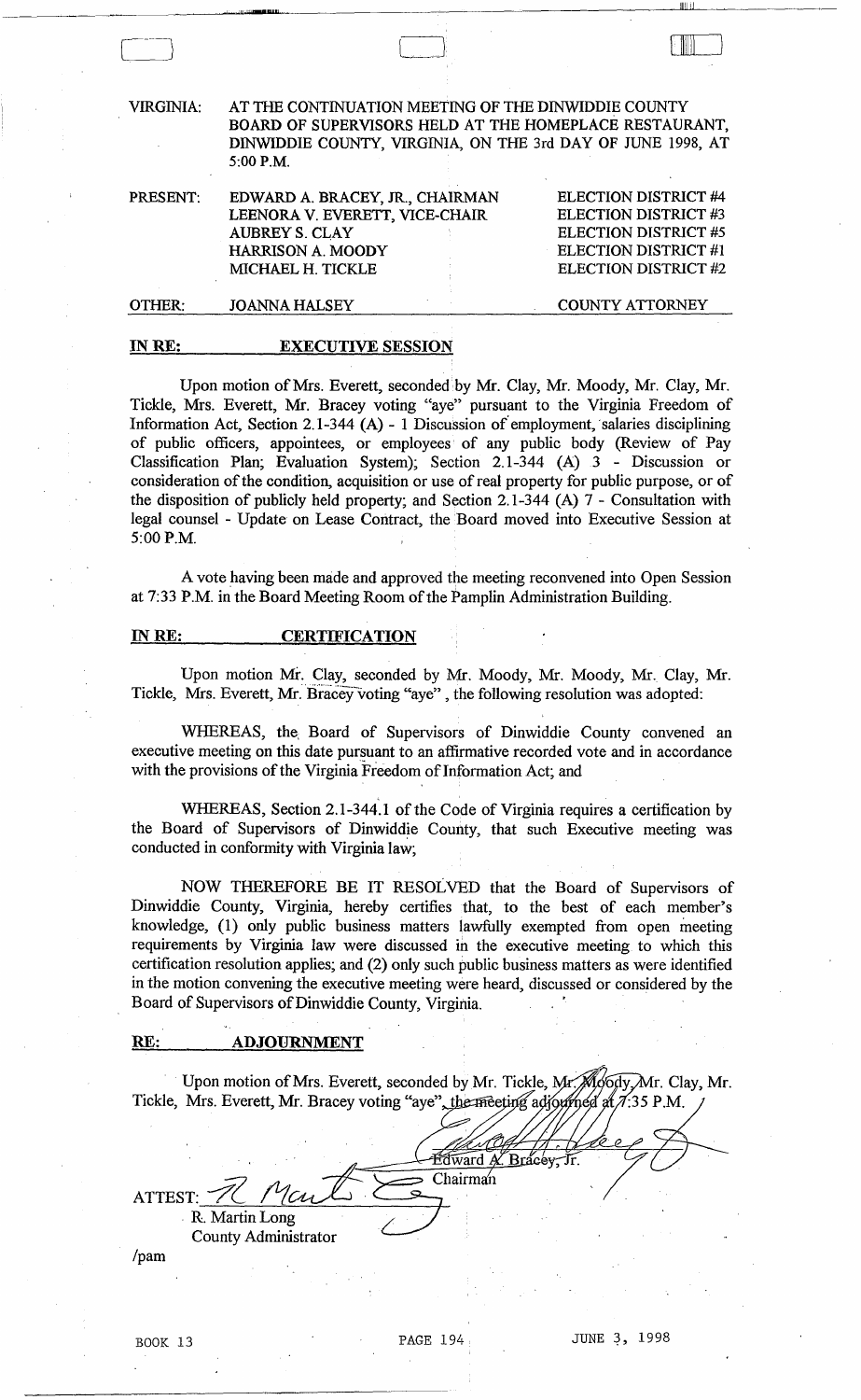| VIRGINIA: . | AT THE REGULAR MEETING OF THE DINWIDDIE COUNTY BOARD OF |  |  |  |  |  |
|-------------|---------------------------------------------------------|--|--|--|--|--|
|             | SUPERVISORS HELD IN THE BOARD MEETING ROOM OF THE       |  |  |  |  |  |
|             | PAMPLIN ADMINISTRATION BUILDING IN DINWIDDIE COUNTY.    |  |  |  |  |  |
|             | VIRGINIA, ON THE 3rd DAY OF JUNE, 1998, AT 7:30 P.M.    |  |  |  |  |  |

| PRESENT:      | EDWARD A. BRACEY, JR., CHAIRMAN<br>LEENORA V. EVERETT, VICE-CHAIRMAN ELECTION DISTRICT #3<br><b>AUBREY S. CLAY</b><br>أناد وليعود المتهولات الداريات<br><b>HARRISON A. MOODY</b><br>MICHAEL H. TICKLE | ELECTION DISTRICT #4<br><b>ELECTION DISTRICT #5</b><br>ELECTION DISTRICT #1<br><b>ELECTION DISTRICT #2</b> |
|---------------|-------------------------------------------------------------------------------------------------------------------------------------------------------------------------------------------------------|------------------------------------------------------------------------------------------------------------|
| <b>OTHER:</b> | <b>JOANNA HALSEY</b><br>DANIEL M. SIEGEL                                                                                                                                                              | <b>COUNTY ATTORNEY</b><br><b>COUNTY ATTORNEY</b>                                                           |

#### IN RE: INVOCATION - PLEDGE OF ALLEGIANCE - AND CALL TO ORDER

Mr. Edward A. Bracey, Jr., Chairman, called the regular meeting to order at 7:35 P.M. followed by the Lord's Prayer and the Pledge of Allegiance.

#### IN RE: AMENDMENTS TO THE AGENDA

Mr. Bracey asked if there were any amendments to the agenda.

Mr. R. Martin Long, County Administrator, stated an Executive Session was necessary following the regular meeting. This Session would be for Section 2.1-344 (3) Discussion or consideration of the condition, acquisition or use of real property for public purpose, or of the disposition of publicly held property, or of plans for the future of a state institution of higher education which could affect the value of property owned or desirable for ownership by such institution; and Section 2.1-344 (7) Consultation with legal counsel and briefings by staff members, consultants or attorneys, pertaining to actual or probable litigation, or other specific legal matters requiring the provision of legal advice by counsel (Bid documents, Industrial Access Road).

Upon motion of Mr. Tickle, seconded by Mrs. Everett, Mr. Moody, Mr. Clay, Mr. Tickle, Mrs. Everett, Mr. Bracey voting "aye",

BE IT RESOLVED by the Board of Supervisors of Dinwiddie County, Virginia that an Executive Session be added to the agenda as Item 10 for the following reasons: Section 2.1-344 (3) Discussion or consideration of the condition, acquisition or use of real property for public purpose, or of the disposition of publicly held property, or of plans for the future of a state institution of higher education which could affect the value of property owned or desirable for ownership by such institution; and Section 2.1-344 (7) Consultation with legal counsel and briefings by staff members, consultants or attorneys, pertaining to actual or probable litigation, or other specific legal matters requiring the provision of legal advice by counsel (Bid documents, Industrial Access Road).

#### INRE: MINUTES

Upon motion of Mr. Tickle, seconded by Mr. Clay, Mr. Moody, Mr. Clay, Mr. Tickle, Mrs. Everett, Mr. Bracey voting "aye",

BE IT RESOLVED by the Board of Supervisors of Dinwiddie County, Virginia that the minutes of the May 20, 1998 Continuation Meeting; May 20, 1998 Regular Meeting; are approved in their entirety.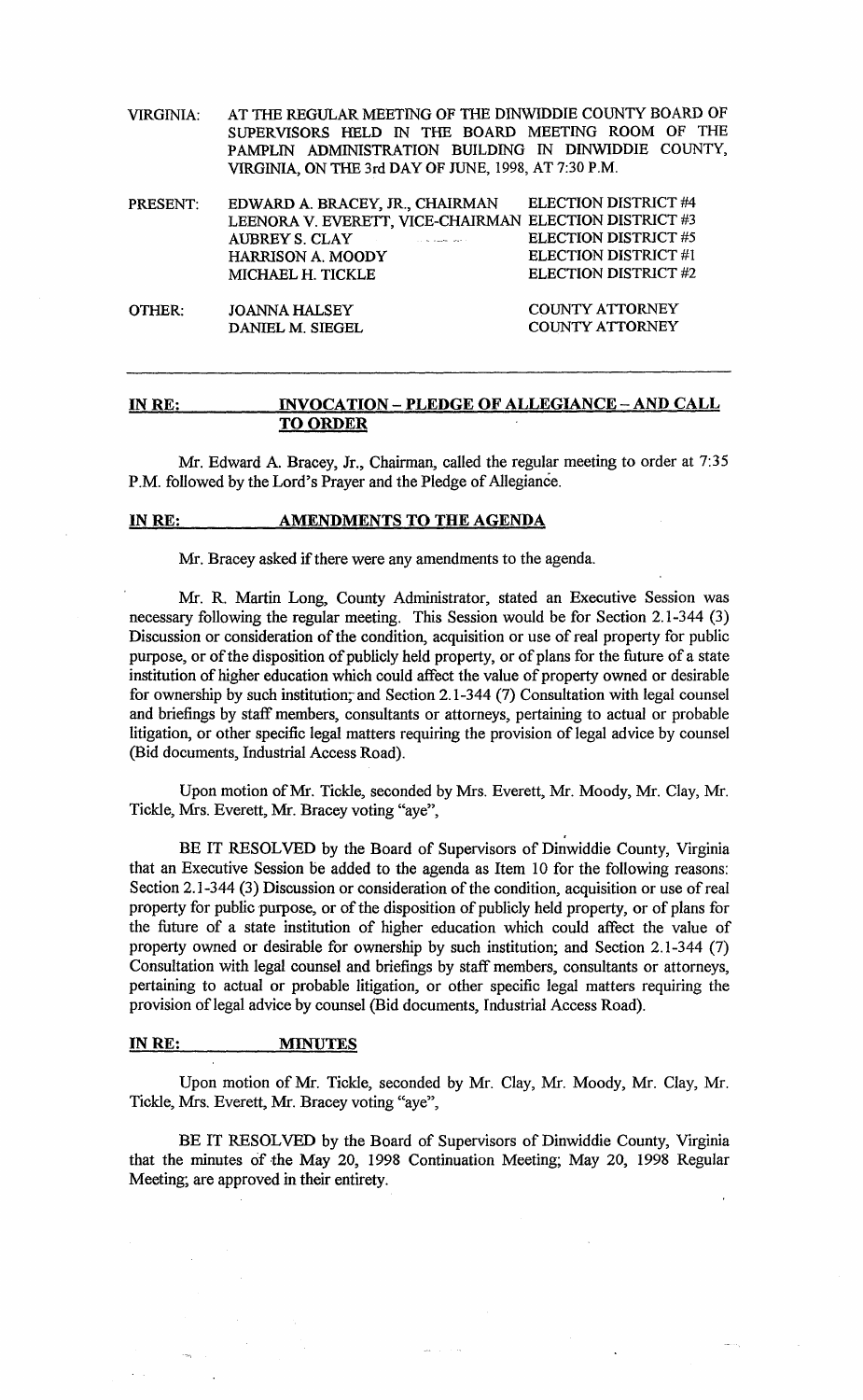# IN RE: CLAIMS

n).

Upon motion of Mr. Clay, seconded by Mr. Moody, Mr. Moody, Mr. Clay, Mr. Tickle, Mrs. Everett, Mr. Bracey voting "aye",

IIIIIII IIII Ililil 2000. aastas 1900. aastas 1900. aastas 1900. aastas 1900. aastas 1900. aastas 1900. aastas

لللللبنا

BE IT RESOLVED by the Board of Supervisors of Dinwiddie County, Virginia that the following claims are approved and funds appropriated for same using checks numbered 1010573 - 1010791 (void check(s) numbered 1010573; 1010663; 1010780; 1010763; and 1010736); for Accounts Payable in the amount of \$150,735.22: General Fund \$143,632.96; Jail Phone Commission \$26.76; E911 Fund \$1,994.30; Law Library \$32.76; Forfeited Asset Sharing \$510.38; Capital Projects. \$2,487.66; and County Debt Service \$2,050.40. Payroll in the amount of \$300,392.09 was also approved and appropriated: General Fund \$299,273.65; and Grant Fund \$1,118.44.

#### IN RE: COURTHOUSE CONSTRUCTION - REQUISITION #20

Mrs. Wendy Weber Ralph, Assistant County Administrator, stated we had a claim, not listed on the agenda, for the Courthouse construction which contains invoices from Hening-Vest-Covey for architectural services. This requisition is for payment for services due at this point in time. Because the invoices are' still being reviewed we would like for the approval to be for an amount not to exceed \$45,000.00. This would be payment for . services through April 30, 1998.

Upon motion of Mr. Moody, seconded by Mrs. Everett, Mr. Moody, Mr. Clay, Mr. Tickle, Mrs. Everett, Mr. Bracey voting "aye",

BE IT RESOLVED by the Board of Supervisors of Dinwiddie County, Virginia that Requisition Number 20 in an amount not to exceed \$45,000.00 payable to Hening-Vest-Covey be approved and funds appropriated for CIP expenses for the Courthouse Project Fund.

# RE: CLAIMS - REQUEST FOR ADDITIONAL INFORMATION

Mr. Bracey stated at our last meeting under Claims there was discussion regarding the purchase of uniforms for the Sheriff's Department. He continued he would like to know what time of year the uniforms are usually purchased. He would like for someone to contact the Sheriff's Department and obtain an answer to this question for him.

#### INRE: CITIZEN COMMENTS

Mr. Bracey asked if any citizens had signed up to speak.

Mrs. Pamla A. Mann, Administrative Secretary, replied she had one person signed up to speak, Mr. Harry Clay from the Magistrate's Office.

Mr. Bracey asked Mr. Clay to please wait a minute. He asked if there were any citizens present who wished to speak but had not signed up.

There being none Mr. Bracey moved forward.

# IN RE: MAGISTRATE'S OFFICE - REQUEST FOR APPROPRIATION OF FUNDS FOR UPDATE OF , COMPUTER EQUIPMENT

Mrs. Ralph stated the Board had a letter, which was placed in front of them,. referring to this matter.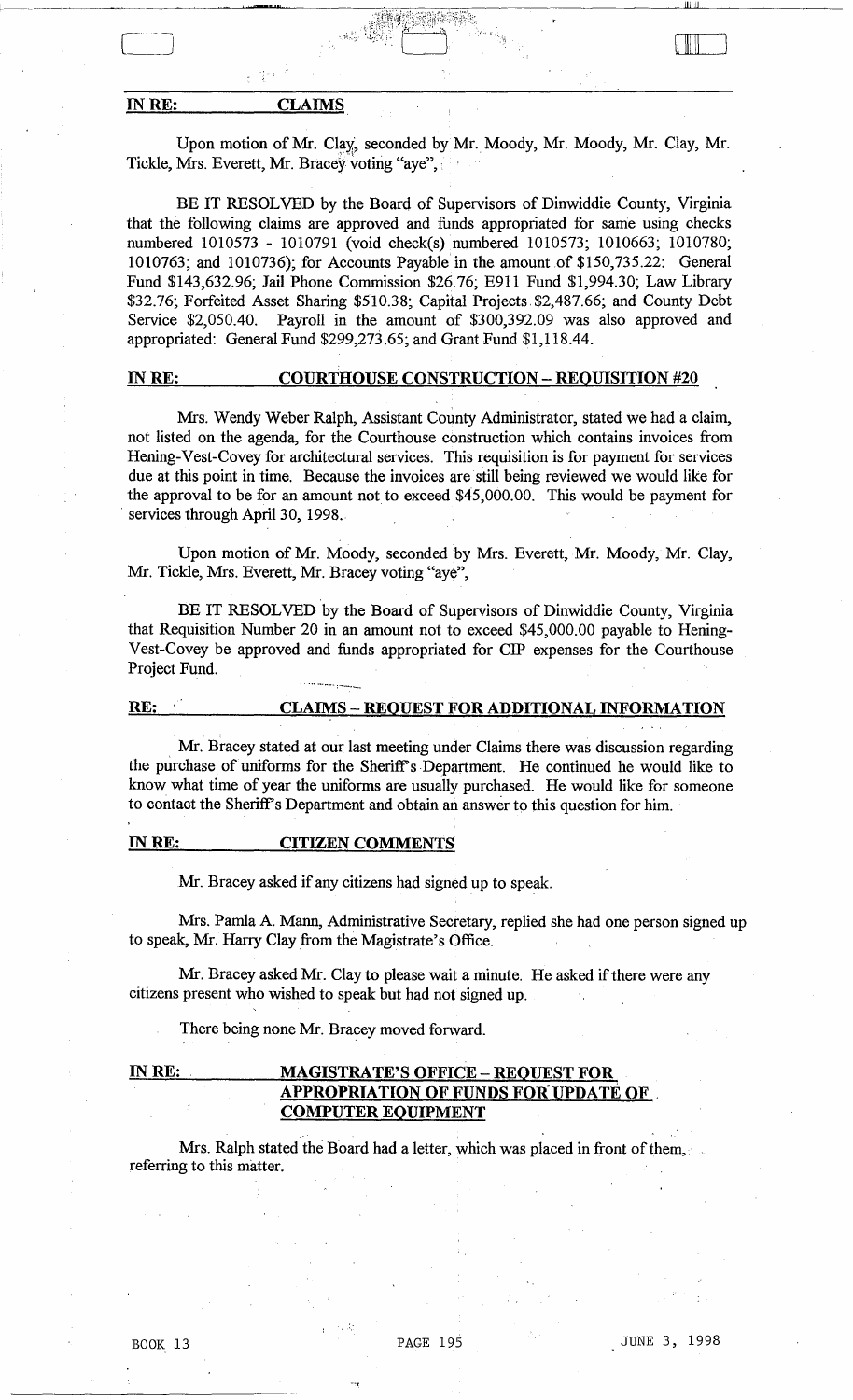Mr. Harry Clay, representing the Magistrate's Office, came forward stating he realized this was a bad time of the year to come before them asking for money; however the Supreme Court had requested, rather more or less demanded, that each locality come up with an additional \$1,200.00 to update the computers in their offices.

After discussion and the realization that the Magistrate's entire County budget amount for 1998-99 is only \$200.00, the Board agreed to support their request with a letter of committal and funds being paid out of the undesignated reserve fund after July 1, 1998.

Upon motion of Mrs. Everett, seconded by Mr. Moody, Mr. Moody, Mr. Clay, Mr. Tickle, Mrs. Everett, Mr. Bracey voting "aye",

BE IT RESOLVED by the Board of Supervisors of Dinwiddie County, Virginia that authorization is granted to Administration to write a letter of committal to the State Supreme Court for the \$1,200.00 requested for the upgrade of the computer system in the Magistrate's Office. This letter of committal will indicate the funds for this upgrade will be appropriated from the Undesignated Reserve Fund after July 1, 1998.

#### INRE: INDUSTRIAL ROAD ACCESS - BID REVIEW

Mr. Long stated the Board will need to discuss these bids in the Executive Session. He asked the Board if they would like to have the bids on this proposed project read now.

Mr. Bracey stated he would like Mr. Long to tell what this project was and then read the bids.

Mr. Long stated the Industrial Access Road is a plan and design for about one (1) mile from Route 1 (Boydton Plank Road) in the vicinity of Produce Center #1 to Church Road at the entrance to the new TXI Chaparral Steel Facility. The base bids for this project are:

| Herbert A. Phillingane & Son     | \$1,489,000.00 |
|----------------------------------|----------------|
| Bishop & Settle Construction Co. | \$1,573,687.48 |
| D. W. Lyle Corporation           | \$1,111,000.00 |

These were the bids and there will be discussion in the Executive Session. Mr. Long stated we are not ready for action on these bids at this time.

# INRE: PAMPLIN ADMINISTRATION BUILDING ADDITIONAL SPACE - BID REVEIW

Mr. Long stated Mr. Faison was present to discuss the bid results on this proposed project.

Mr. Donald W. Faison, Construction Inspector, came forward to present the bid. results for the additional office space in the Pamplin Administration Building. The results were as follows:

| <b>Miller Construction Company</b>   | \$85,623.00  |
|--------------------------------------|--------------|
| Prestige Construction Group, Inc.    | \$89,800.00  |
| R. D. Hunt Construction Company      | \$94,990.00  |
| James Fox & Sons, Inc.               | \$102,730.00 |
| <b>Walthall Construction Company</b> | \$120,611.00 |
| T. E. Blackstone Company             | \$128,062.00 |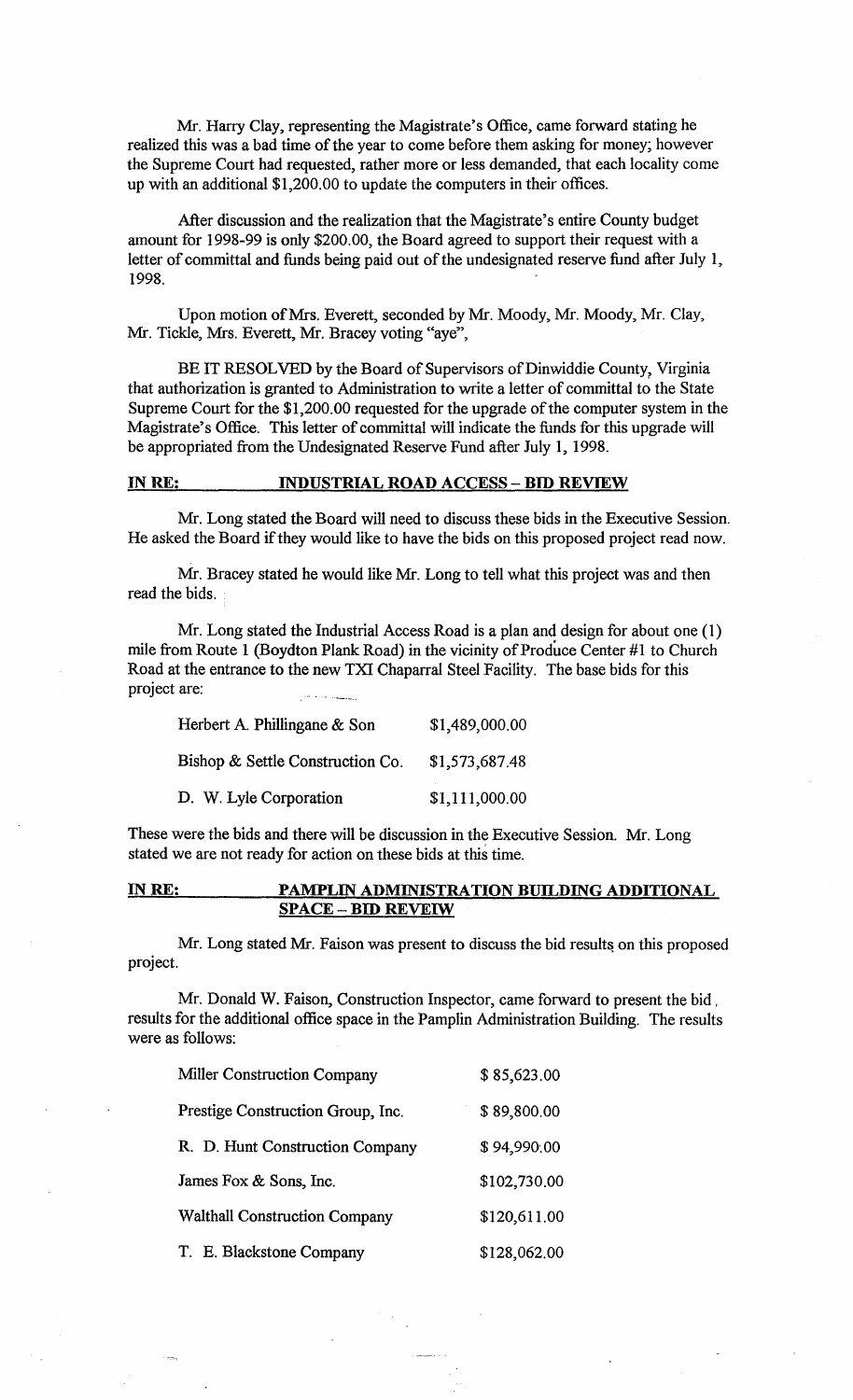This project is to enclose the area around the outer perimeter of the building that is under roof. We propose to tum this area into office space. We have asked the job be completed within ninety (90) days of the contract date.

.• l'. :{~>:·.~;}~;~~;:~.;~~·~~~~~\~~h~i:;'~· ~.;i·'~~~~\~ ,

, which is a set of  $\mathbb{R}^n$  , we can consider the  $\mathbb{R}^n$ 

[: 11111]

)

There were some questions as to who would be using this additional space and why the cost had increased since the last discussion.

Mr. Faison explained this additional space was for the Treasurer's Office. The space vacated by the Treasurer will be given to the Commissioner of the Revenue's Office and space will also be provided for the Public Safety Officer and assessor. Additional costs incurred will provide a new vault for the Treasurer's Office and energy efficient air lock entry doors. Mr. Faison continued by stating he recommended we accept the bid from Miller Construction Company. He stated we have received, additional information on Miller today and he felt they came highly recommended.

Upon motion of Mr. Tickle, seconded by Mr. Moody, Mr. Moody, Mr. Clay, Mr. Tickle, Mrs. Everett, Mr. Bracey voting "aye",

BE IT RESOLVED by the Board of Supervisors of Dinwiddie County, Virginia that authorization is granted for Mr. Faison to negotiate with the low bidder, Miller Construction Company, for additional office space in the Pamplin Administration Building not to exceed the low bid of \$85,623.00.

# INRE: GEOGRAPHIC INFORMATION SYSTEM (GIS) - BID REVIEW

Mr. Long stated the Board had information in their packet from Mr. John M. (March) Altman, Jr., Zoning Administrator, on the Geographic Information System (GIS) . On Wednesday, May 27, 1998, interviews were conducted with the following three (3) consultants that submitted proposals in response to our RFP for a "Needs Assessment for a Countywide GIS:"

- **Timmons, Richmond, VA**
- Michael Baker, Jr., Inc., Virginia Beach, VA
- Gannett-Fleming, Newport News, VA

As a result of the interviews, conversations with references, and review of the proposals, Staff is requesting authorization to negotiate a contract with Timmons. Their contract estimate was \$9,980.00.

Upon motion of Mr. Moody, seconded by Mrs. Everett, Mr. Moody, Mr. Clay, Mr. Tickle, Mrs. Everett, Mr. Bracey voting "aye",

BE IT RESOLVED by the Board of Supervisors of Dinwiddie County, Virginia that authorization is granted for Administration to negotiate a contract with Timmons for a ''Needs Assessment for a Countywide GIS."

Mr. Tickle asked for a brief synopsis of what a Geographical Information System

. Mr. Long stated, at this point, it is a needs assessment for a GIS system. The needs assessment looks into the County's needs for a very intricate computer system. This system would include a wide array of everything the County has on the ground and in the ground. This is the road system, water/sewer line system, storm drainage, topographic . information, location of anything you can think of as far as homes, fire stations, and government buildings. This would be every building in Dinwiddie County on the computer by address.

is.

 $\mathfrak{h}$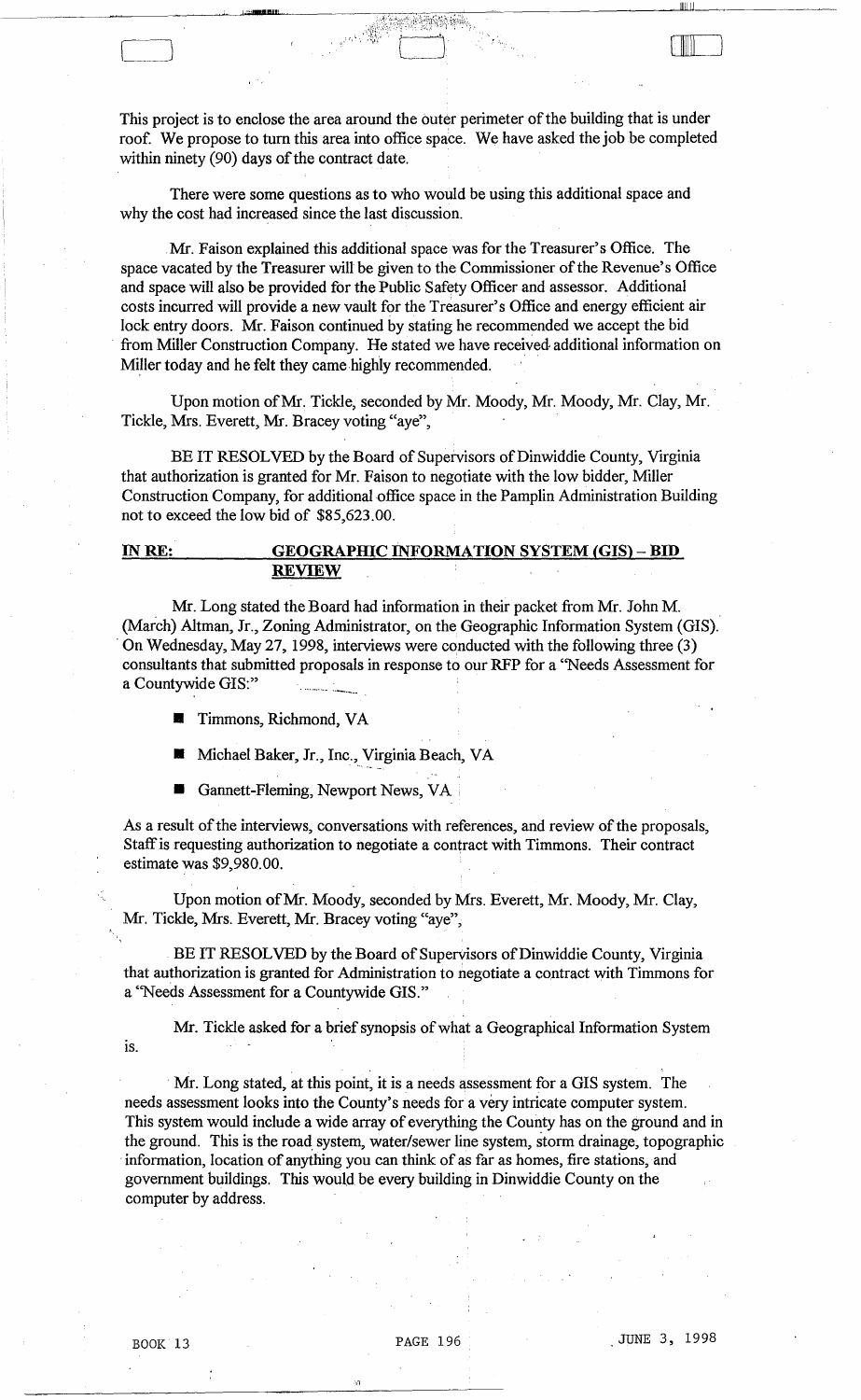There was discussion on the cost of the system should we implement one in the County. The Board was informed by Mr. William C. Scheid, Director of Planning, that the cost would depend on what programs were implemented and how intricate we went.

# INRE: COUNTY ADMINISTRATOR COMMENTS - SHERIFF'S DEPARTMENT AUTHORIZATION TO ADVERTISE - FOUR (4) L7 POSITIONS AND ONE (1) DISPATCHER **POSITION**

Mr. Long stated in the Board packet was a letter from the Sheriff's Department requesting authorization to advertise four (4) L7 positions and one (1) dispatcher position to be filled July 1, 1998.

There was discussion as to what positions were County funded. It was established all of these positions were funded through the State Compensation Board.

Upon motion of Mrs. Everett, seconded by Mr. Tickle, Mr. Moody, Mr. Clay, Mr. Tickle, Mrs. Everett, Mr. Bracey voting "aye",

BE IT RESOLVED by the Board of Supervisors of Dinwiddie County, Virginia that authorization is granted for the Sheriff to advertise for four (4) Law Enforcement Officers at a starting salary of \$21,247.00 to hire July 1, 1998 and one (1) Dispatcher at a starting salary of \$18,422.00. These are all state funded positions.

# INRE: COUNTY ADMINISTRATOR COMMENTS - SPECIAL ENTERTAINMENT PERMIT - HOME BUILDERS ASSOCIA TION OF SOUTHSIDE VIRGINIA, INC.

Mr. Long stated he had received an application for a special entertainment permit from Mr. W. G. (Buddy) Small of the Home Builders Association of Southside Virginia, Inc., requesting permission to hold a crab feast at Virginia Motorsports Park on August 5, 1998.

Upon motion of Mr. Moody, seconded by Mr. Clay, Mr. Moody, Mr. Clay, Mr. Tickle, Mrs. Everett, Mr. Bracey voting "aye",

. BE IT RESOLVED by the Board of Supervisors of Dinwiddie County, Virginia that the special entertainment permit application received from Mr. W. G. (Buddy) Small of the Home Builders Association of Southside Virginia, Inc., requesting permission to hold a crab feast at Virginia Motorsports Park on August 5, 1998 is hereby approved.

Mr. Small was commended on the way his permit was presented for approval.

# INRE: COUNTY ADMINISTRATOR COMMENTS - SPECIAL ENTERTAINMENT PERMIT - THURMAN L. SHANDS

Mr. Long continued although it was not included in their Board packet he had received a permit request from Mr. Therman L. Shands for an event to be held at Shands Park on June 20, 1998, which also required Board approval.

After discussion regarding special entertainment permits and business licenses it was decided to approve this request contingent upon all other licensing requirements being met.

Upon motion of Mr. Clay, seconded by Mrs. Everett, Mr. Moody, Mr. Clay, Mr. Tickle, Mrs. Everett, Mr. Bracey voting "aye",

BE IT RESOLVED by the Board of Supervisors of Dinwiddie County, Virginia that the special entertainment permit application received from Therman Shands requesting permission to hold a function at Shands Park on June 20, 1998 is hereby approved contingent on all other licensing requirements being met.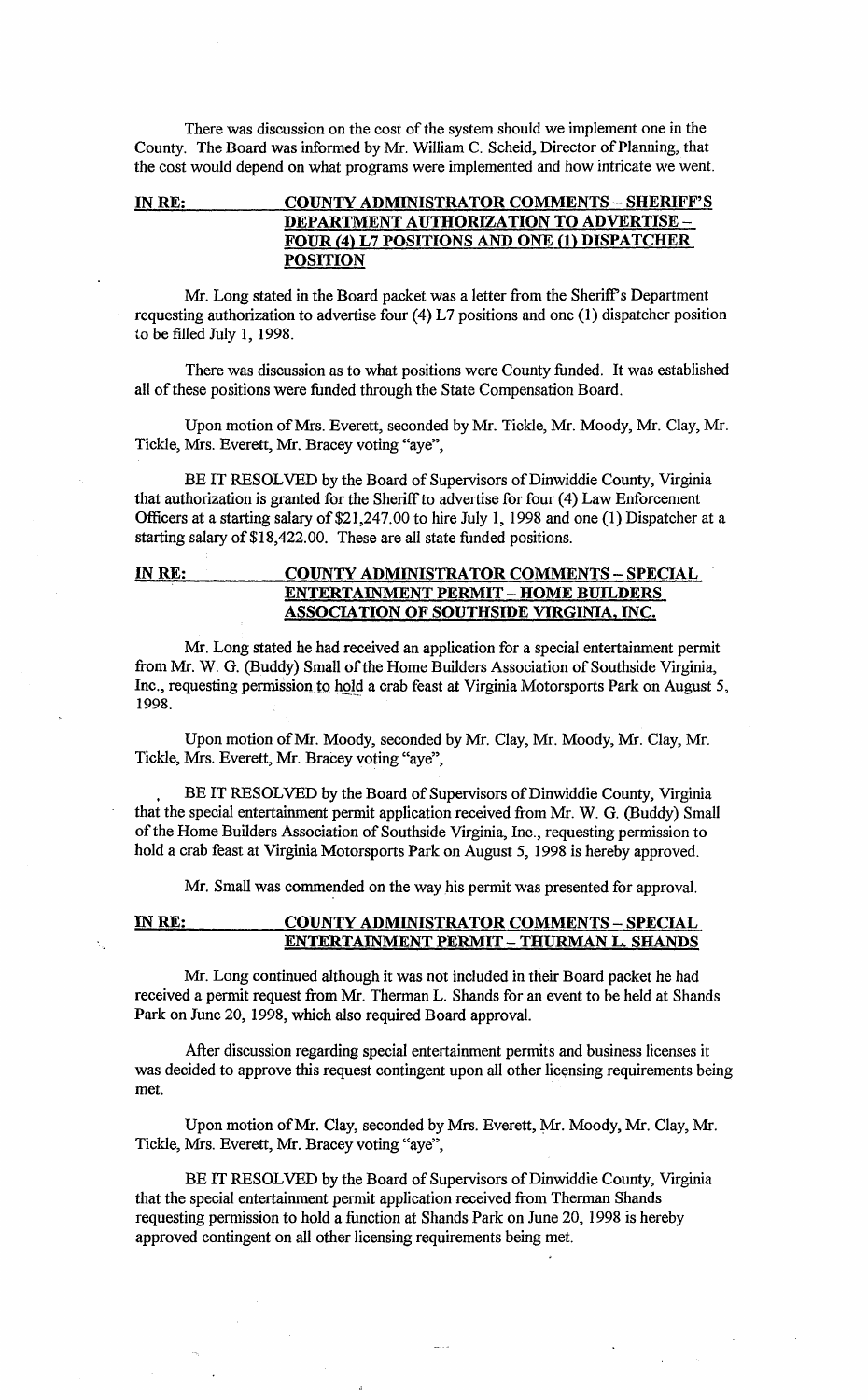Mrs. Mann informed the Board upon approval of a permit a letter is sent to the Commissioner of the Revenue's Office, the Health Department, and the Sheriff's Department notifying them of the approval. A copy is also mailed to the applicant telling them to contact all appropriate departments in order to see all requirements are met.

لللللماء

# **INRE: COUNTY ADMINISTRATOR COMMENTS - PAY CLASSIFICATION PLAN**

Mr. Long stated the last item he had was regarding the Countywide Pay Classification Plan, Personnel Policies and Evaluation System which was provided by Mr. Don Lacy from Virginia Tech. He asked the Board for approval to move forward with the new pay plan in accordance with Option 4 of the documentation they had received on that  $~\mathbf{plan}$ ,  $~$ 

Upon motion of Mrs. Everett, seconded by Mr. Moody, Mr. Moody, Mr. Clay, Mr. Tickle, Mrs. Everett, Mr. Bracey voting "aye",

BE IT RESOLVED that the Board of Supervisors of Dinwiddie County, Virginia adopts Option 4 of the Pay Plan, Classification Study, Personnel Policies, Job Descriptions, and Evaluation System as recommended by Mr. Don Lacy from Virginia Tech effective July 1, 1998. The Board has the right to review the Evaluation System at any time in the future and make changes as deemed necessary.

#### **INRE: BOARD MEMBER COMMENTS**

,

Mr. Moody - He stated to the Board that he felt that a review of the ordinances requiring licensing for special events should be reviewed. He felt that people that had a business license in the County should not have to purchase a second license for a special event.

Mr. Bracey stated he agreed with the same person having to obtain a second license; however, if you are not a license holder then he felt they should be required to obtain a license.

There was discussion between the Board members and it was decided these ordinances need to be reviewed and discussed further.

Mr. Clay - He requested someone contact Mr. Ronald Reekes, Virginia Department of Transportation Resident Engineer, when he returns from vacation, to find out if he had done anything about Walkers Mill Road. .

Mr. Long stated as of the last time he had spoken to him, which was late last week, he had not received authorization for money. The last he heard on the topic was that he was trying to get access funds to overlay. Mr. Long stated he had asked Mr. Reekes to keep him up dated on the progress.

Mrs. Everett - She requested when Mr. Long speaks with Mr. Reekes he will bring up the mowing on the secondary roads. The grass is high and jt makes the intersections dangerous. Also Wheaton Road is really dusty and needs some water put on it.

...

She continued by welcoming Jim Ridolphi the newly named Editor for The Dinwiddie Monitor, stating she was glad to see him back. She also thanked Mary Goodwyn for her wonderful article about the new Courthouse Complex in the Tri-City Plus.

She also requested someone to check into the large trucks on Squirrel Level Road. She understood that the large trucks were supposed to use Church Road, not Squirrel Level Road.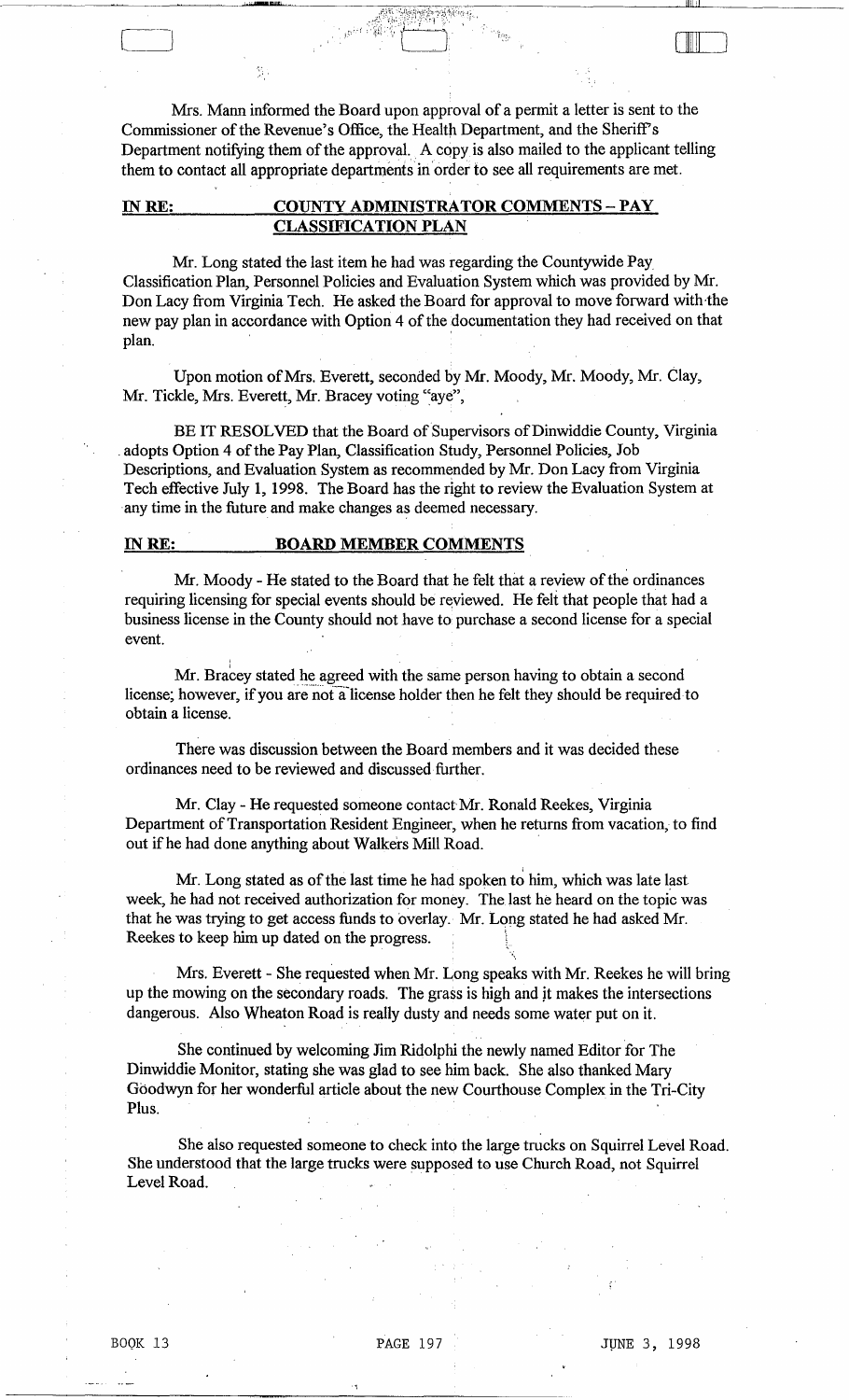Mr. Long stated he had talked to Mr. Steve Williams, Project Manager at Chaparral, on Friday and indicated that was a concern of the Board's. It was indicated he would investigate the situation. Mr. Long assured Mrs. Everett he would follow up on this conversation to be sure Mr. Williams had attempted to remedy the situation.

Mr. Bracey - He reported to and apologized to the Board and citizens in attendance regarding a letter he had received from Adelphia Cable. The letter was in reference to the prices Dinwiddie County residents were paying for the service in reference to what residents in other localities were paying for the same service. Mr. Bracey stated he would leave the letter up front should any citizens wish to read it. The letter was from Mr. Luke Mathews and explained why and how things are computed. Mr. Mathews stated he hoped to extend service to other areas of the County within this year.

Mr. Tickle - He stated he would like to resound what everyone else had said regarding VDOT. He stated he would like to have documentation on what projects VDOT is currently doing and he would like a progress report m0nthly. He stated VDOT is working for Dinwiddie County.

He continued by requesting a report from Sheriff Shands regarding the jail inmate medical recovery cost policy. He would like to know some information on how well Dinwiddie County is doing with the recovery policy.

Mr. Tickle stated he had had calls from citizens with concerns regarding Lake Chesdin and the boats and personal water crafts traffic on the lake. He stated he has tried to explain to the citizens that Chesterfield County really owns the lake, where the lake ends Dinwiddie County begins. These citizens are smart enough to ask that Dinwiddie County make suggestions to Chesterfield County. Their suggestion is that--they have concerns about children under the age of sixteen (16) driving boats and personal water crafts. They would like to have a restriction on under aged drivers in place stating they would either have 1) a training certificate from the Game of Inland Fisheries and/or 2) there would be enforcement that-no one under the age of sixteen (16) be allowed to drive boats and/or personal water crafts.

Mrs. Everett asked Mr. Tickle about the state law that takes effect July  $1<sup>st</sup>$ .

Mr. Tickle replied that was correct. This law affects personal water crafts only. The new law states no one under the age of fourteen (14) will be allowed to operate/drive a personal water craft. The citizens' concerns are related to enforcement. These citizens would like to see Dinwiddie County 1) petition the General Assembly, and 2) they would like Dinwiddie County to interact with Chesterfield County to create ordinances.

Mr. Bracey asked Mr. Long to work on this matter and report back to the Board.

Mr. Tickle stated his last item was he would like to have a status report on Board requests included in the Board packets. He would like to have a running total for the year and a progress report as to where we stand on each request and a success rate on accomplishing these requests.

#### INRE: RECESS

Mr. Bracey called for a five (5) minute recess at 8:40 P.M.

# IN RE: EXECUTIVE SESSION

Upon motion of Mrs. Everett, seconded by Mr. Clay, Mr. Moody, Mr. Clay, Mr. Tickle, Mrs. Everett, Mr. Bracey voting "aye" pursuant to the Virginia Freedom of Information Act, Section 2.1-344 (A)  $3$  - Discussion or consideration of the condition, acquisition or use of real property for public purpose, or of the disposition of publicly held property; and Section 2.1-344 (A) 7 - Consultation with legal counsel - (Bid Documents and Industrial Access Road, the Board moved into Executive Session at 8:45 P.M.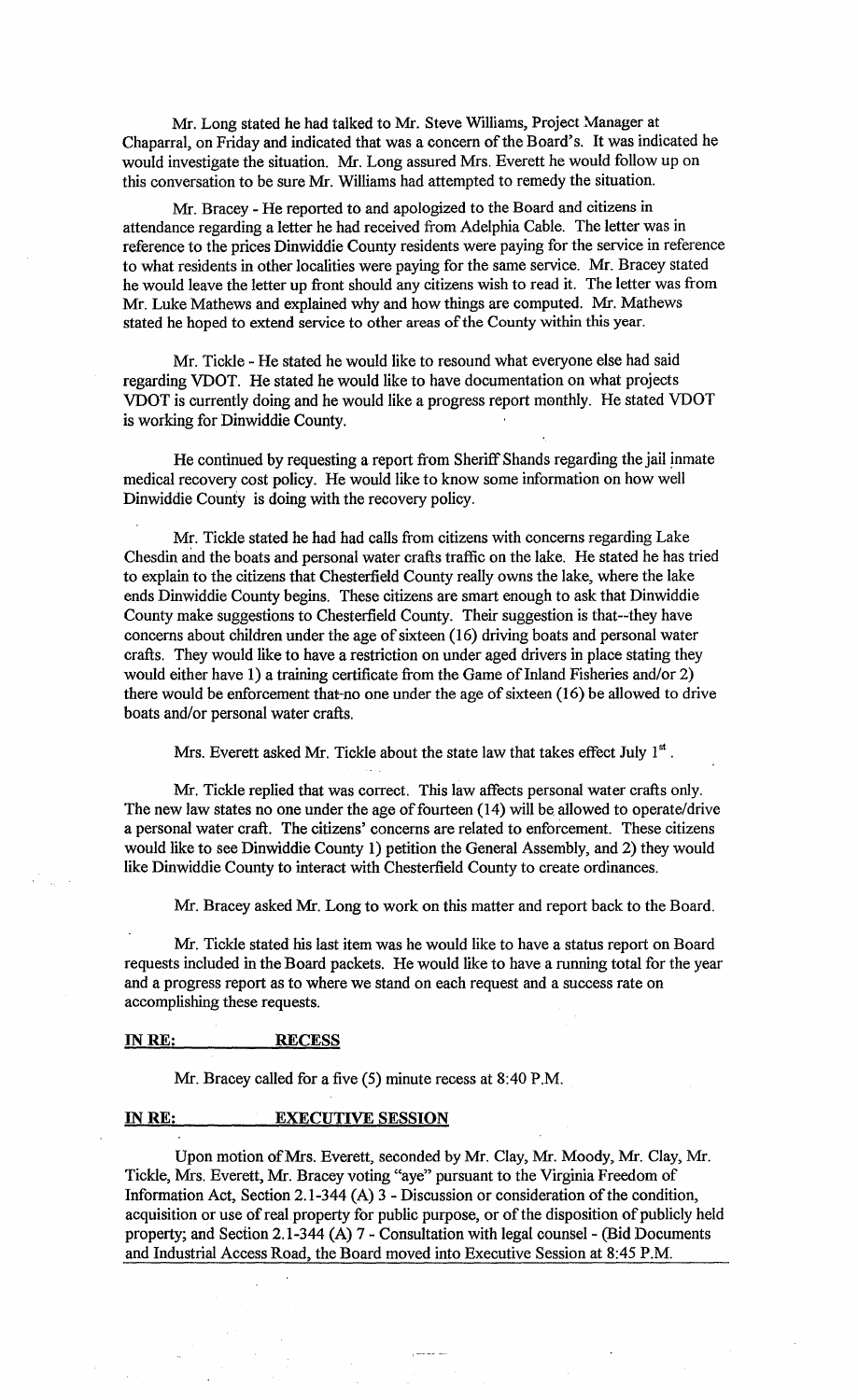# MR. CLAY EXCUSED HIMSELF AND LEFT THE MEETING AT 10:02 P.M.

A vote having been made and approved the meeting reconvened into Open Session at 10:02 P.M. in the Board Meeting Room of the Pamplin Administration Building.

 $\frac{11}{9}$  ) data by

.<br>مارايوم (م

1I1I:J

#### IN RE: CERTIFICATION

Upon motion Mrs. Everett, seconded by Mr. Tickle, Mr. Moody, Mr. Tickle, Mrs. Everett, Mr. Bracey voting "aye" , the following resolution was adopted:

WHEREAS, the Board of Supervisors of Dinwiddie County convened an executive meeting on this date pursuant to an affirmative recorded vote and in accordance with the provisions of the Virginia Freedom of Information Act; and

WHEREAS, Section 2.1-344.1 of the Code of Virginia requires a certification by the Board of Supervisors of Dinwiddie County, that such Executive meeting was conducted in confonnity with Virginia law;

NOW THEREFORE BE IT RESOLVED that the Board of Supervisors of Dinwiddie County, Virginia, hereby certifies that, to the best of each member's knowledge, (1) only public business matters lawfully exempted from open meeting requirements by Virginia law were discussed in the executive meeting to which this certification resolution applies; and (2) only such public business matters as were identified in the motion convening the executive meeting were heard, discussed or considered by the Board of Supervisors of Dinwiddie County, Virginia.

# IN RE: AWARD OF CONTRACT - INDUSTRIAL ACCESS ROAD D. W. LYLE CORPORATION

Upon motion of Mrs. Everett, seconded by Mr. Tickle, Mr. Moody, Mr. Tickle, Mrs. Everett, Mr. Bracey voting "aye",

BE IT RESOLVED by the Board of Supervisors of Dinwiddie County, Virginia that authorization is granted to award the Industrial Access Road Contract to D. W. Lyle Corporation at the low bid of \$1,111,000.00 and authorization is granted for the County Administrator to negotiate a change order for this project for Board consideration at the June 17, 1998 meeting.

#### RE: ADJOURNMENT

R. Martin Long County Administrator

Upon motion of Mr. Tickle, seconded by Mr. Moody, Mr. Moody, Mr. Tickle, Mrs. Everett, Mr. Bracey voting "aye", the meeting adjourned at  $\chi\phi$ :  $\chi\phi$ . M.

ATTEST:  $\negthinspace\negthinspace 2$  Mart  $\varnothing$ 

Edward A. Bracey, Jr.

/pam

 $\ddot{\ddot{\textbf{z}}}$